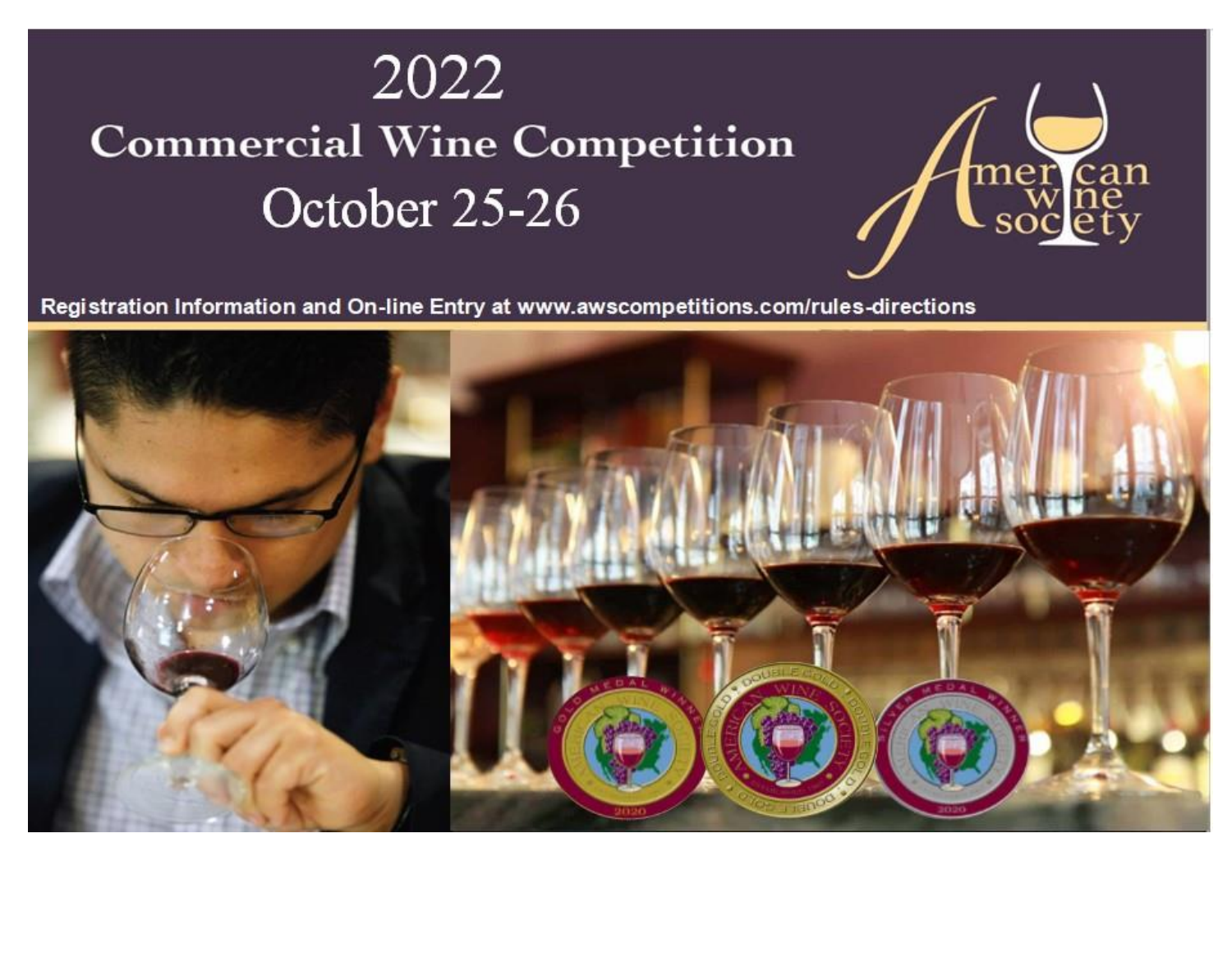The American Wine Society (AWS) invites your commercial winery to compete in the 2022 AWS Commercial Wine Competition being held October 25-26, 2022. The American Wine Society is the largest consumer-based wine organization in the United States. We have conducted this prestigious Commercial wine competition annually for over 40 years.

This Commercial Competition will provide national recognition for your winery among both consumers and wine industry professionals. Judges for the AWS Commercial Wine Competition include both AWS trained and certified judges and professional experts from all aspects of the wine industry. AWS judges have completed a rigorous 3 level course over a minimum 3 years. This intense curriculum includes a disciplined approach to wine fault identification, component analysis, winery operations, viticulture, wine history and appreciation and of course, extensive wine evaluation and rating.

We encourage you to enter your wines in the 2022 AWS Commercial Wine Competition because:

- Medal winners will receive national exposure among our members, consumers, and the wine industry
- Press Releases will be issued acknowledging Best in Class award winning wines.
- Your award winning wines will be publicized through AWS events and communications to wine enthusiasts and aficionados throughout North America.
- Medal winning wines will be showcased at a special tastings at wine events throughout the year.
- Medal Winners will also be posted on the American Wine Society website and Competition website, which will provide national recognition.

We look forward to receiving your wine entries this year and appreciate your support for our competition. We know that there are many wine competitions competing for your entries. We believe that our competition offers an exceptional venue for national recognition, promotion, and sales of your award winning wines, and provides one of the fairest and most competent wine evaluations possible. "The AWS medals truly stand out amongst all the others."

### **Competition Points of Contact:**

**Al Guber and Mike Wassenberg Co-Chairs** AWS Commercial Wine Competition

Email: [cwc@americanwinesociety.org](mailto:cwc@americanwinesociety.org)

Competition Website: [www.awscompetitions.com](file:///C:/Alfiles/2018%20AWS%20CWC/Fliers%20and%20Brochures/www.awscompetitions.com)

Al's Phone 703-850-3780 Mike's Phone 703-217-4890

For each entry, select the number which best represents the wine and enter it on the Wine Entry form. If any doubts, contact Al Guber or Mike Wassenberg

#### **White Vinifera** *Table wines made from a Vinifera*

*species of grape, dry or semi-dry.*

- 105 Chardonnay Unoaked
- 110 Chardonnay Oaked
- 115 Albariño
- 120 Riesling Dry (0-0.9 % r.s.)
- 121 Riesling Semi-Dry (0.91-2.0% r.s.)
- 122 Riesling Semi-Sweet (2.1-4.0% r.)
- 123 Riesling Sweet (over 4.0% r.s.)
- 130 Gewürztraminer
- 140 Sauvignon Blanc
- 141 Muscat
- 145 Petit Manseng
- 150 Pinot Grigio (Pinot Gris)
- 160 Viognier
- 195 Other White Vinifera Varietals
- 199 White Vinifera blends

## **Red Vinifera** *Table wines made from a Vinifera*

- *species of grape, dry or semi-dry.*
- 210 Cabernet Sauvignon
- 220 Zinfandel
- 230 Merlot
- 240 Syrah/Shiraz
- 250 Pinot Noir
- 260 Cabernet Franc
- 265 Malbec
- 270 Sangiovese
- 275 Gamay
- 280 Petit Verdot
- 285 Tannat
- 290 Petite Sirah
- 295 Other Red Vinifera Varietals
- 297 Red Vinifera Rhone Blends
- 298 Red Vinifera Bordeaux Blends
- 299 Other Red Vinifera Blends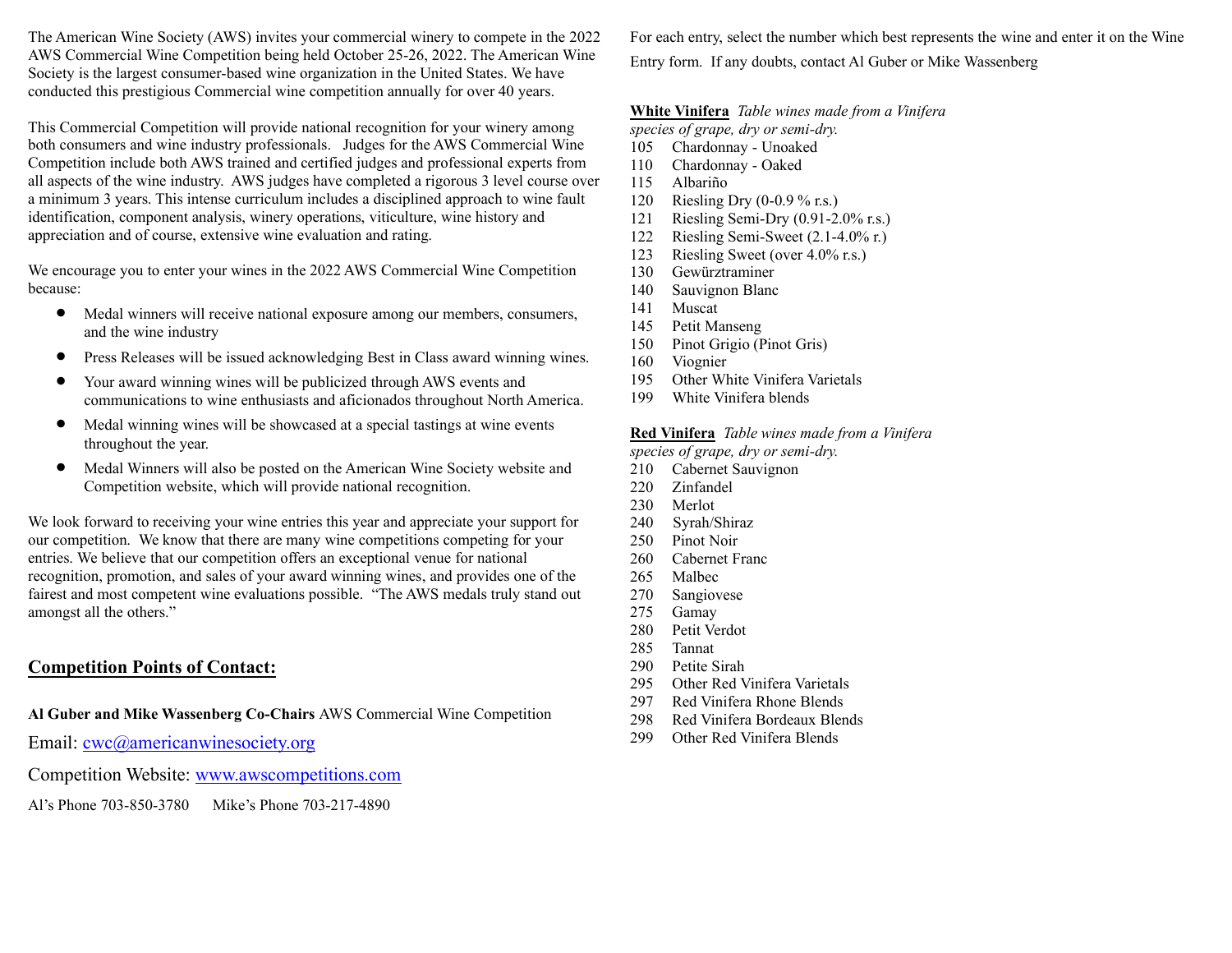#### **White Hybrid** *Table wines made from grapes crossed*

*from more than one species, dry or semi-dry*

- 310 Seyval
- 320 Vidal Blanc
- 330 Cayuga White
- 340 Traminette
- 360 Chardonel
- 370 La Crescent
- 395 Other White Hybrid Varietals
- 399 White Hybrid Blends

#### **Red Hybrid** *Table wines made from grapes crossed*

*from more than one species, dry or semi-dry.*

- 410 Chambourcin
- 415 Baco Noir
- 420 Chancellor
- 430 DeChaunac
- 440 Foch
- 450 Frontenac
- 460 Corot Noir
- 465 Marquette
- 470 Noiret
- 495 Other Red Hybrid Varietals
- 499 Red Hybrid Blends

#### **White Native** *Table wines made from a North*

*American species of grape, dry or semi-dry..*

- 510 Delaware
- 520 Diamond
- 530 Catawba
- 535 White Muscadines
- 540 Niagara
- 545 Other White Varietals
- 549 White Native Varietal Blends

#### **Red Native***Table wines made from a North*

*American species of grape, dry or semi-dry.* 

- 550 Concord
- 560 Cynthiana/ Norton
- 570 Red Muscadines
- 595 Other Red Native Varietals
- 599 Red Native Blends

**610 White Mixed Blends***Table wines made from grapes, from different main categories, dry or semi-dry. (Examples: Vinifera/Hybrid, Hybrid/Native, Vinifera/Native.) Minor varietal should constitute 10% or more. If the minor varietal is less than 10%, enter the wine in the appropriate varietal category above.*

**620 Red Mixed Category Blends***Table wines made from grapes, from different main categories, dry or semi-dry. (Examples: Vinifera/Hybrid, Hybrid/Native, Vinifera/Native.) Minor varietal should constitute 10% or more. If the minor varietal is less than 10%, enter the wine in the appropriate varietal category above.*

**Rosé** *Blush, pink or rose colored, grape table wines. Rosé Fruit Wines should be entered in the appropriate Fruit Category.*

- 660 Vinifera
- 670 Hybrid
- 680 Native

**Fruit** *Table wines, dry, semi-dry or sweet*

- 710 Apple or Pear
- 720 Stone Fruits (Examples: Peach, Plum, Apricot, Cherry, etc.)
- 730 Raspberry or Blackberry
- 760 Apple Cider
- 795 Other (examples: Elderberry, Blueberry, Citrus, May Wine)
- 799 Fruit Blends

#### **Non-Fortified Dessert Wines**

- 820 Ice Wine
- 825 Late Harvest Wines
- 827 Other Non-Fortified Dessert Wines

#### **Fortified Dessert Wines** *Over 16% alcohol*

- 830 Port Style
- 835 Sherries
- 896 Other Fortified Dessert Wines

#### **Mead/Honey Wine**

- 900 Mead/Honey Still
- 905 Mead/Honey Fruit Infused
- 945 Other

#### **Sparkling** *Wines made effervescent by the presence of Carbon Dioxide.*

- 990 Sparkling Grape and Non-grape including blends
- 992 Seltzers
- 996 Spritzers

#### **Distilled**

- 1130 Vodka
- 1140 Gin
- 1150 Brandies
- 1160 Grain Spirits
- 1170 Liqueurs
- 1180 Rums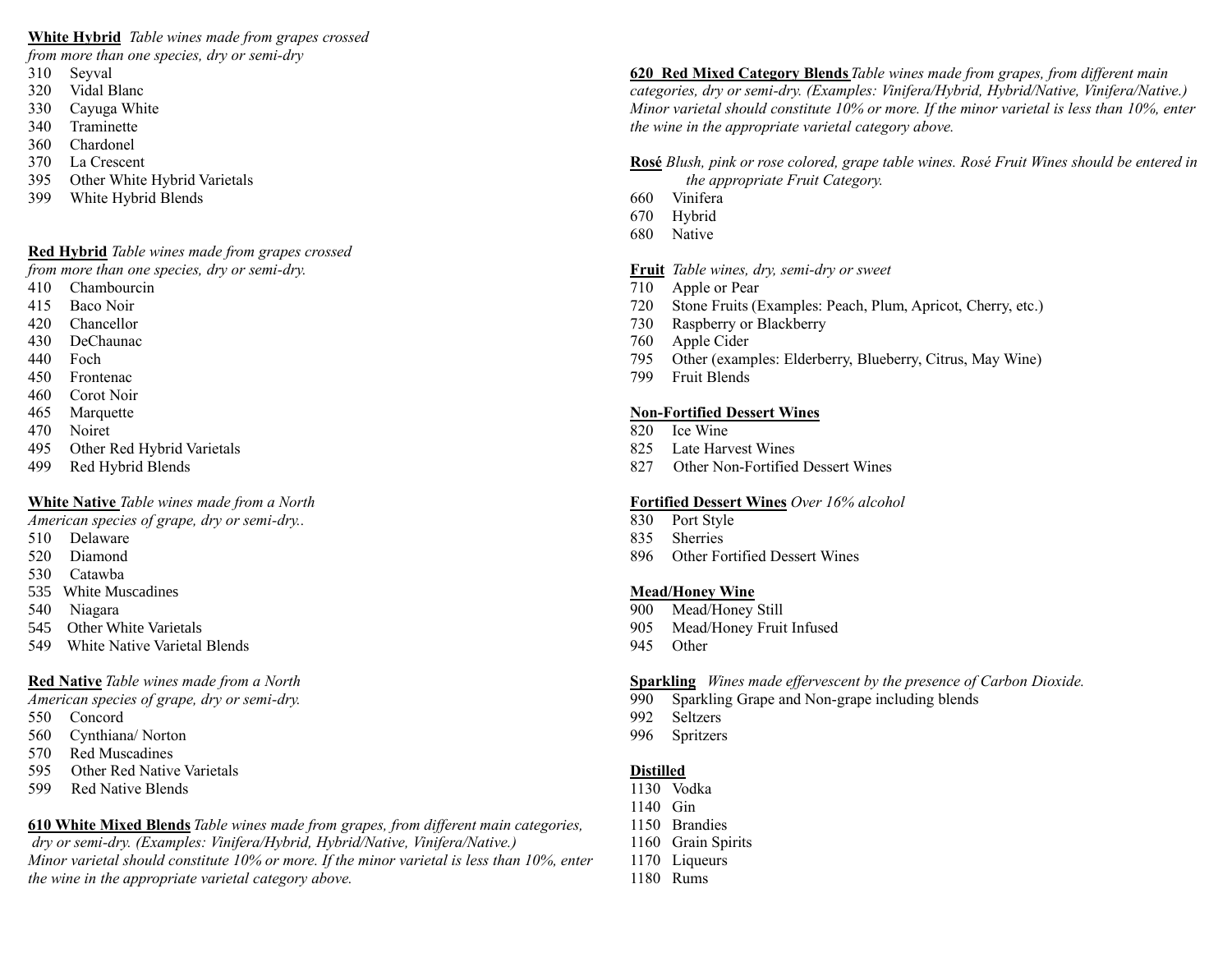## **Scoring and Awards:**

- 1. All wine categories are eligible to win the following awards: Double Gold, Gold, Silver and Bronze.
- 2. The judging will be conducted in a blind-tasting format.
- 3. The judging panels will be made up of American Wine Society trained judges and industry professionals.
- 4. Winners will be announced at the AWS National Conference on October 29, 2022.
- 5. Medals will be mailed by early December. Results will be posted on the AWS competition website by November 15, 2022.
- 6. The "Best of Category" winners will be clearly superior in their category and the "Best of Show" wine will have an overall enological excellence that surpasses all other wines in the competition. The following special awards will be given: Best Red Wine, Best White Wine, Best Rosé Wine, Best Sparkling Wine, Best Hybrid Wine, Best Native Wine, Best Dessert Wine, Best Fruit Wine, Best Distilled Product, and Best of Show. In addition, the AWS will recognize highest scoring wines by varietal with special certificates.
- 7. The AWS Commercial Competition gives a special award each year for a grape variety grown widely in the location of our Commercial Competition. This year the featured award is for the highest scoring wine made from vinifera or hybrid grapes in Washington state. There is NO extra charge for this competition.

# **Registration information:**

On-line registration and payment (credit card) is encouraged and can be found at [www.awscompetitions.com/rules-directions](http://www.awscompetitions.com/rules-directions).

Alternately, you may print this form, fill out and make appropriate copies. **PRINT OR TYPE ALL ENTRY INFORMATION IN BLACK INK. Mail or fax** the entry form to AWS Office address below. Include the name of the winery, distributor or importer and a complete mailing address. Also provide phone number with area code, name and title of the individual at the winery in case questions, errors or shipping problems arise. Include the name of the wine entered and the vintage year. If non-vintage wine, please check the box provided. Percent alcohol and residual sugar percentage should be provided. Wine composition and % of each component will greatly enhance judging of your wine.

Pre-**Registration is required** and entries must be received by **October 15, 2022**

#### Mail to **American Wine Society, PO Box 889, Scranton, PA 18501,** or **fax to 570-344-4825**

Check or money order should be made payable to the American Wine Society. VISA, MasterCard, American Express and Discover cards are also accepted.

## **Shipping:**

The wines should be shipped to arrive at the on-site shipping location between **September 1 and October 15, 2022**. Include in the shipment a **COPY** of all registration information, but **NOT** your payment information. Payment information is on a separate page, so don't include that page. This allows ample time to verify that the wines corresponding to your registration have been shipped and received and allows time to reship any wines that may have been shipped in error or damaged in transit. Shipping and import duty costs are the sole responsibility of the entrant. We cannot assume costs related to shipping errors, import taxes, duties or freight charges.

**On-Site Shipping Address**

**Tiger Mountain Services c/o AWS CWC: Billy Lucyk 7050 S. 216th St. Kent, WA 98032**

*Note: We encourage early shipment of wines and are happy to accommodate shipping of wines prior to September. Please contact Al or Mike at [cwc@americanwinesociety.org](file:///C:/Alfiles/17%20AWS%20CWC/cwc@americanwinesociety.org) for directions.*

# Rules and Information

- 1. The competition is open to all wineries, distributors and importers.
- 2. The fee is \$75.00 per entry or \$65.00 per entry for AWS Professional Members. There is an early registration discount of \$5 per entry for those who register before Sept 15.
- 3. The committee will make every effort to insure that the wines are properly stored in a controlled environment prior to the competition and properly served to the judges during the competition.
- 4. The results of the competition will be published in an upcoming edition of the *AWS Wine Journal* magazine, and posted on the AWS web site and AWS Competition website at www.awscompetitions.com.
- 5. Three 750ml bottles (or four 375ml) are required for each wine entered. For distilled, two 375 ml bottles or one 750 ml bottle.
- 6. Wines entered into a varietal category must contain at least 75% of that varietal. If less than 75%, the wine should be entered in a blend category.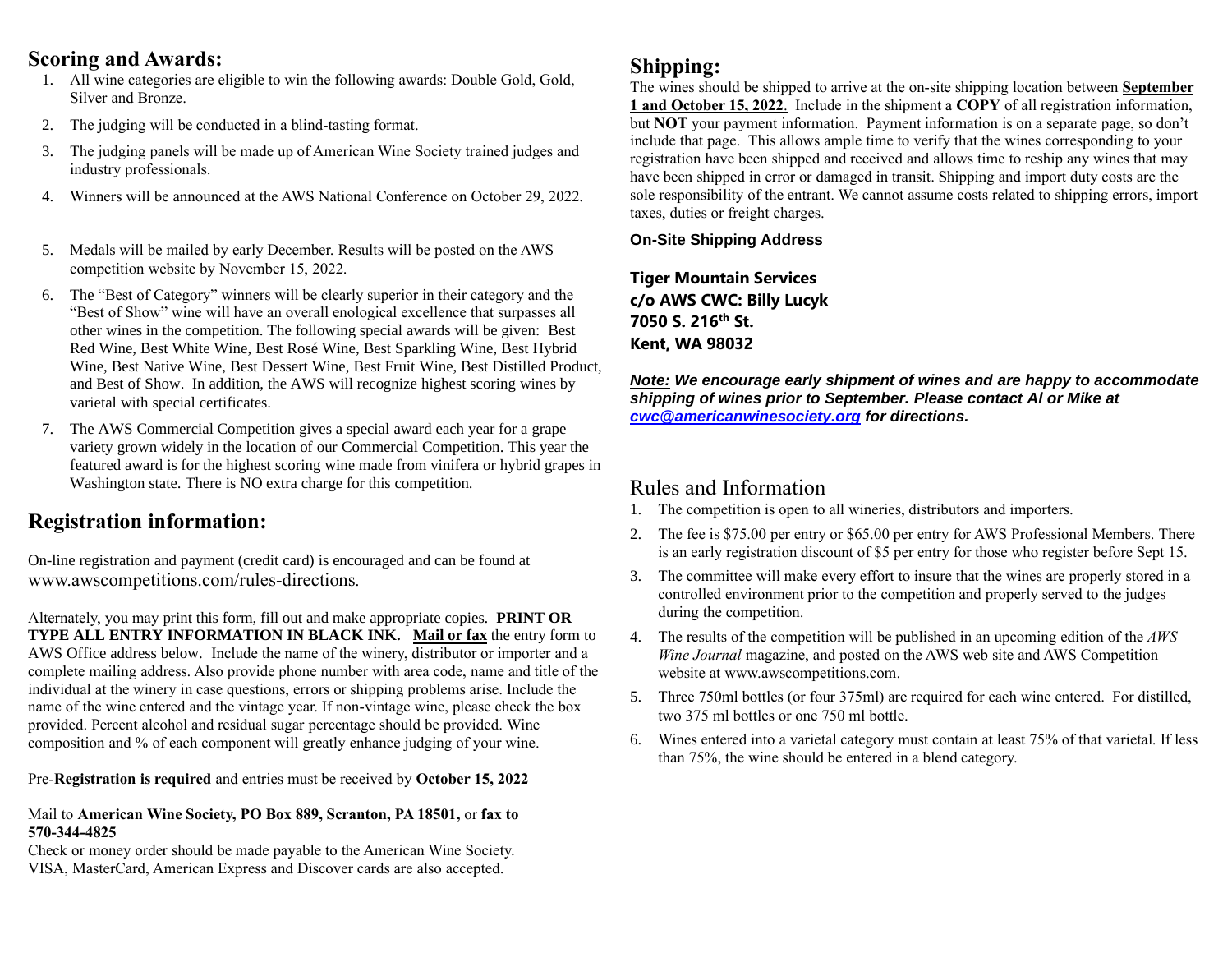### **REGISTRATION**

#### Type or print in BLACK INK. **Registration Deadline is OCT 15. Receiving Deadline is OCT 15 at the warehouse**

Return this page with your entry fee payment. Include a copy of all entries and your winery and contact information.

| Winery/Distributor/Importer:                                                                                                                         |  |  |  |  |  |
|------------------------------------------------------------------------------------------------------------------------------------------------------|--|--|--|--|--|
| Contact Name                                                                                                                                         |  |  |  |  |  |
|                                                                                                                                                      |  |  |  |  |  |
|                                                                                                                                                      |  |  |  |  |  |
|                                                                                                                                                      |  |  |  |  |  |
|                                                                                                                                                      |  |  |  |  |  |
| Entry Fee: \$75 per wine entered (\$65 for AWS Professional Members), Before Sept 15<br>early registration discount of \$5 per entry                 |  |  |  |  |  |
| Number of Wine Entries $@$ each.                                                                                                                     |  |  |  |  |  |
| Total Entry Fees (U.S. Dollars) \$                                                                                                                   |  |  |  |  |  |
|                                                                                                                                                      |  |  |  |  |  |
| <b>METHOD OF PAYMENT</b> (or Paid On-Line $\Box$ )<br>Check/Money Order $\Box$ Visa $\Box$ MasterCard $\Box$ American Express $\Box$ Discover $\Box$ |  |  |  |  |  |
|                                                                                                                                                      |  |  |  |  |  |
| Exp Date:                                                                                                                                            |  |  |  |  |  |
| Cordholder's                                                                                                                                         |  |  |  |  |  |

| Cardholder's |  |  |
|--------------|--|--|
| Signature    |  |  |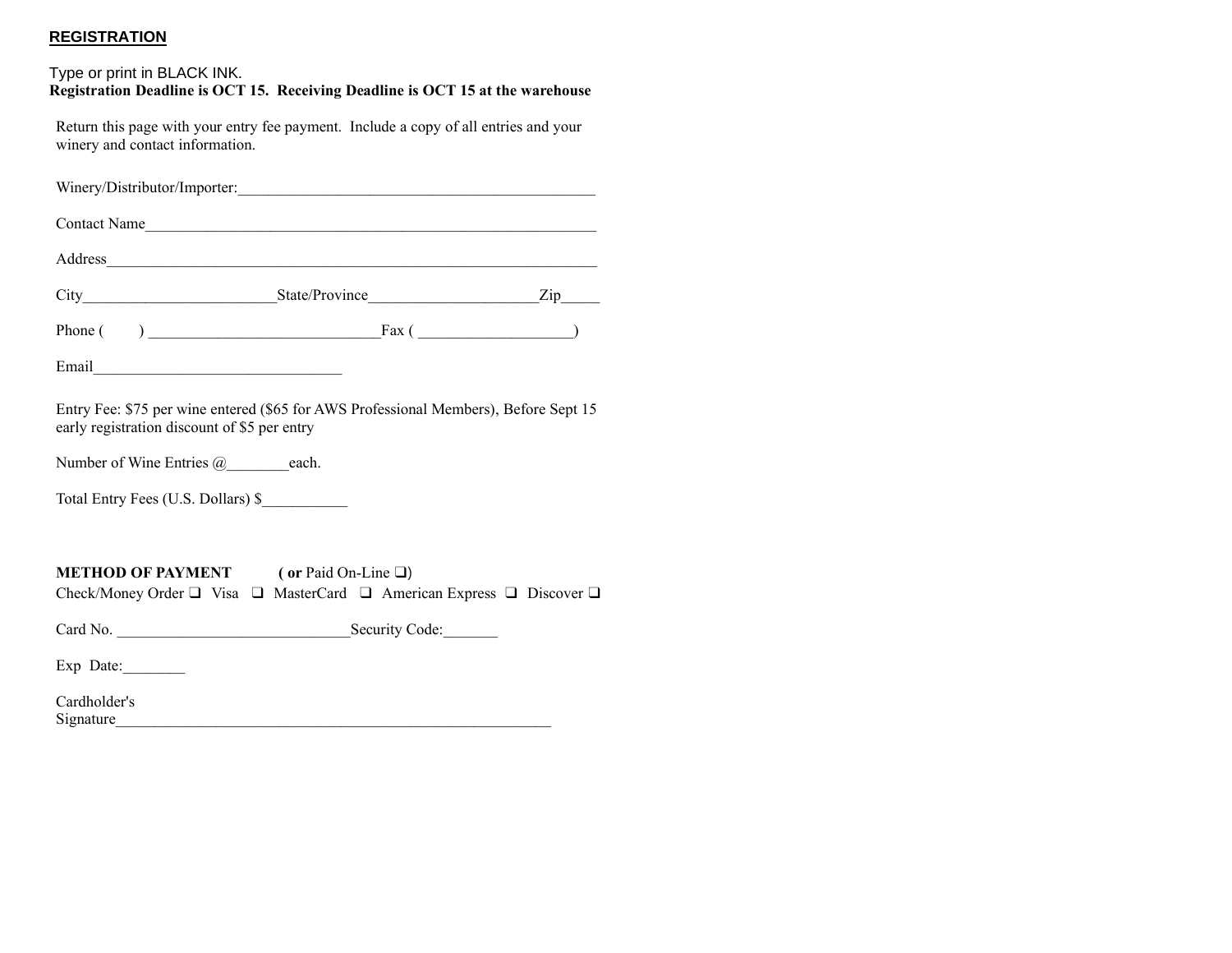## **Official Wine Entry Form** (**Include a copy of this form with your payment and registration AND include another copy with your wine shipment. TYPE OR PRINT IN BLACK INK.** ) Wine receiving deadline is OCT 15, 2022

## **2022 AWS Commercial Wine Competition**

| Winery/Distributor/Importer:                                                                                                                                                                                                        | Wine Name                                                                          |  |  |
|-------------------------------------------------------------------------------------------------------------------------------------------------------------------------------------------------------------------------------------|------------------------------------------------------------------------------------|--|--|
| Contact Name                                                                                                                                                                                                                        | Vintage Year Non-Vintage □ Alcohol %<br>Residual Sugar % Estimated Retail Price \$ |  |  |
| Address and the contract of the contract of the contract of the contract of the contract of the contract of the contract of the contract of the contract of the contract of the contract of the contract of the contract of th      | Main Varietal & %                                                                  |  |  |
| $\frac{Zip}{ }$                                                                                                                                                                                                                     | Other Varietal & %                                                                 |  |  |
| Phone $( )$ Eax $( )$                                                                                                                                                                                                               | Other Varietal & %<br>Other Varietal & %                                           |  |  |
| Email <u>Denominal</u> Communication and Communication and Communication and Communication and Communication and Communication and Communication and Communication and Communication and Communication and Communication and Commun |                                                                                    |  |  |
| Number of Wine Entries ________.                                                                                                                                                                                                    |                                                                                    |  |  |
| ENTRY # 1 Category # (refer to Wine Classifications list)<br>Wine Name                                                                                                                                                              | Wine Name<br>Residual Sugar % Estimated Retail Price \$                            |  |  |
| Residual Sugar % Estimated Retail Price \$                                                                                                                                                                                          | Other Varietal & %<br>Other Varietal & %                                           |  |  |
| Main Varietal & %                                                                                                                                                                                                                   |                                                                                    |  |  |
| Other Varietal & %                                                                                                                                                                                                                  |                                                                                    |  |  |
| Other Varietal & %                                                                                                                                                                                                                  | Other Varietal & %                                                                 |  |  |
|                                                                                                                                                                                                                                     |                                                                                    |  |  |
| Other Varietal & %                                                                                                                                                                                                                  |                                                                                    |  |  |